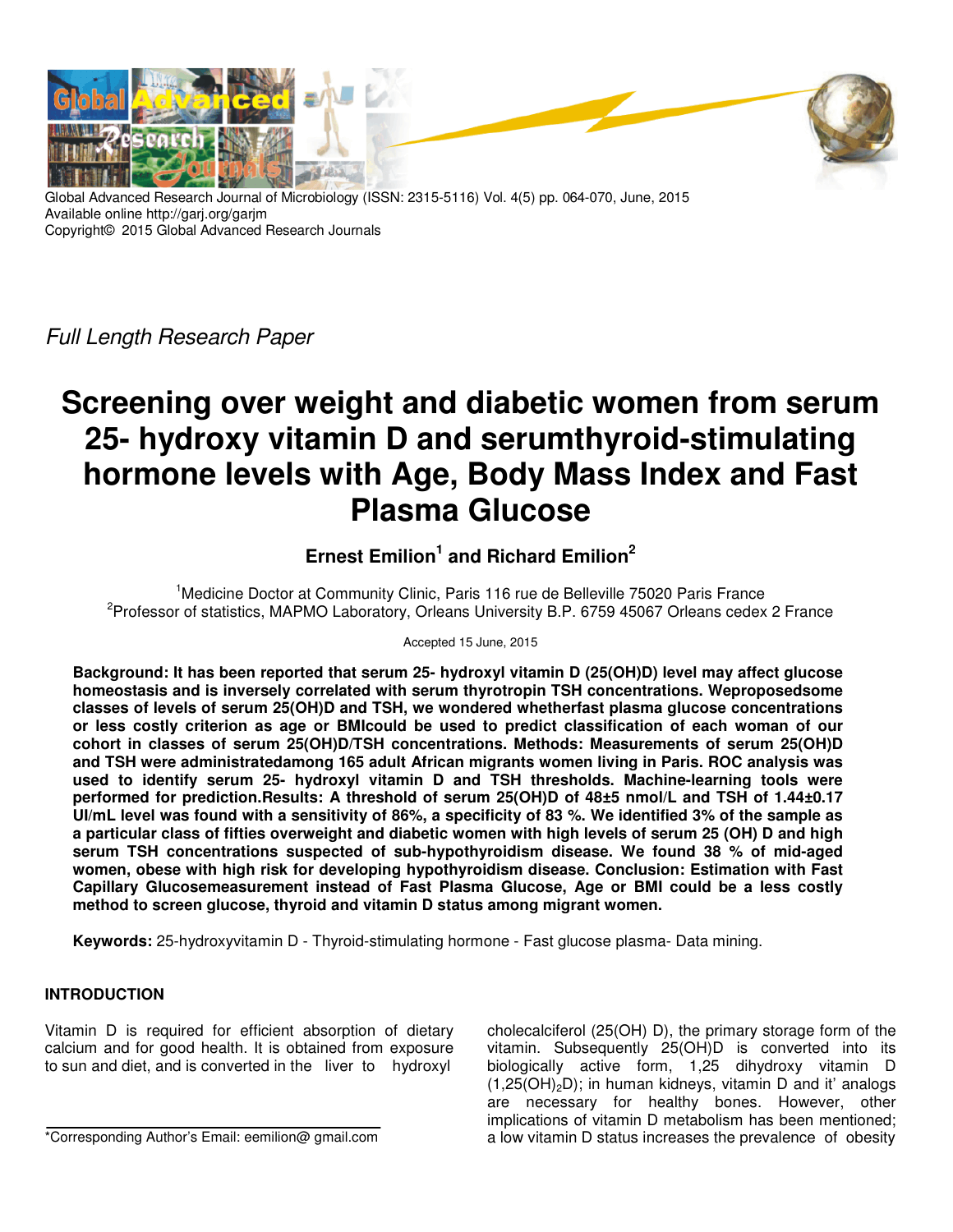and for individual differences, its onset and severity is associated with thyroid diseases (Foss 2009). Recently, effects of vitamin D on glucose homeostasis were reported where an inverse relationship between 25(OH)D and Fast Plasma Glucose (FPG) was postulated (Need et al., 2005). TSH is the most sensitive marker of peripheral tissue levels of the thyroid. It is known that TSH is inversely correlated with diabetes (Islam et al., 2008), aging (Mariotti et al., 1993), obesity (Donders et al., 1985), and numerous other conditions (Peeters et al., 2005). In most developed societies including France, ethnic differences presenting the prevalence of obesity, is particularly noticeable in migrant women (Darmon and Khlat 2006). Of note, thyroid dysfunction, obesity, low vitamin D status, are common endocrine disorders encountered within the African population. Our purpose was to determine classes of serum 25(OH)D/TSH levels withthe use of 25(OH) D threshold below which TSH concentrations increase. Then, in our sample, we wondered if FPG measurement or a less costly criterion as age or BMI could be used for each African migrant women; for the prediction of her class of serum 25(OH) D/TSH levels.

# **METHODS**

# **Patients**

The study was conducted in a Community Clinic located in eastern Paris at latitude 48.5N.

The inclusion and the criteria were adult African migrant women. Patients were excluded if younger than 18 years,if they were pregnant, had a body mass index (BMI) >30, or if their medical history might influence their serum TSH concentration (medical treatment: corticosteroids, knownas thyroid disease or pregnant women). In France, a migrant is defined as someone who was born in a foreign country as a non-French citizen. One hundred sixty-five migrant adult women with a mean age of  $38.6 \pm 9.9$  years were included in the study between February 2008 and November 2009. This study was approved by the Independent Ethics Committee of Paris IV and all participants provided written informed consent.

#### **Calcium intake**

We used a food-frequency type self-assessment questionnaire to estimate the daily calcium intake of each patient (Fardellone et al., 1991).

#### **Measurements**

Serum 25(OH)D was measured using chemiluminescence methodology (Diasorin, LIAISON®) (Horst and Hollis 1999) by the Pasteur Cerba laboratory. The test interval measure was between 10 and 350 nmol/L. For all seasons of the

year and for both genders, 25(OH)D norms (Holick 2006), were as follows: Recommended levels: 75 – 200 nmol/L  $(30 - 80 \mu g/L)$ , Insufficiency:  $25 - 75$  nmol/L  $(10 - 30 \mu g/L)$ , Deficiency: < 25 nmol/L (< 10µg/L). Functional sensitivity was 17.5 nmol/L with inter assay coefficients of variation (CVs) of 12.9%. Samples were collected in dry tubes for serum 25(OH)D. FPG was measured with hexokinase technic -Cobas c501 norms were 4.11- 5.89 mmol/L. Hba1c was measured with high pressure chromatography-D10 Biorad norms were <6. Serum TSH and serum free Thyroxine (T4) were measured by CMIA technic- Architect Abbott system, serum TSH norms were 0.35-4.94 mUI/L and serum Free T4 norms were 9-19 pmol/L. After an overnight fast, blood samples were drawn from 8.00 to 10.00 a.m. for measurement of 25(OH) D.

# **Statistical analysis**

# **Regression analysis**

We used non-parametric kernel regression method implemented in the 'npreg' function of the Hayfield et al. (np) package (Efron 1979), for the R software version 2.10.0.

ROC analysis

The diagnostic performance of a test, or the accuracy of a test to discriminate diseased cases from normal cases is evaluated using ROC curve analysis (Hand and Till 2001). In practice the AUC performs very well and is often used when a general measure of predictability is desired (Provost and Fawcett 2001). In this study, we tested all serum 25 (OH)D values in the range of class 1 levels, 38- 60 nmol/L, previously estimated with Gaussian mixture model fitted for serum 25(OH)D distributions.

Each point on the ROC curve represents a sensitivity/specificity pair corresponding to a particular decision threshold. We took the best threshold point (Hanley and McNeil 1982).

Machine learning (Moon et al., 2007).

We used Adaboost (Schapire 2013), to estimate classes of 25 (OH)D/TSH. Boosting is an approach to machine learning, based on the idea of creating a highly accurate prediction rule by combining many relatively weak and inaccurate rules. Adaboost algorithm is particular because it needs no prior knowledge of the accuracies of the weak hypotheses. It adapts to these accuracies and generates a weighted majority hypothesis in which the weight of each weak hypothesis is a function of its accuracy. Based on 20 repetitions of 10-fold cross validation (CV), Adaboost algorithm was used to predict from data observed classification of patients in different classes of serum 25(OH)D levels and serum TSH levels defined with our 25(OH)D/TSH threshold as below. We choose three strong predictor variables selected as FPG, BMI and age. We used Adaboost algorithm implemented in R software version 2.10.0.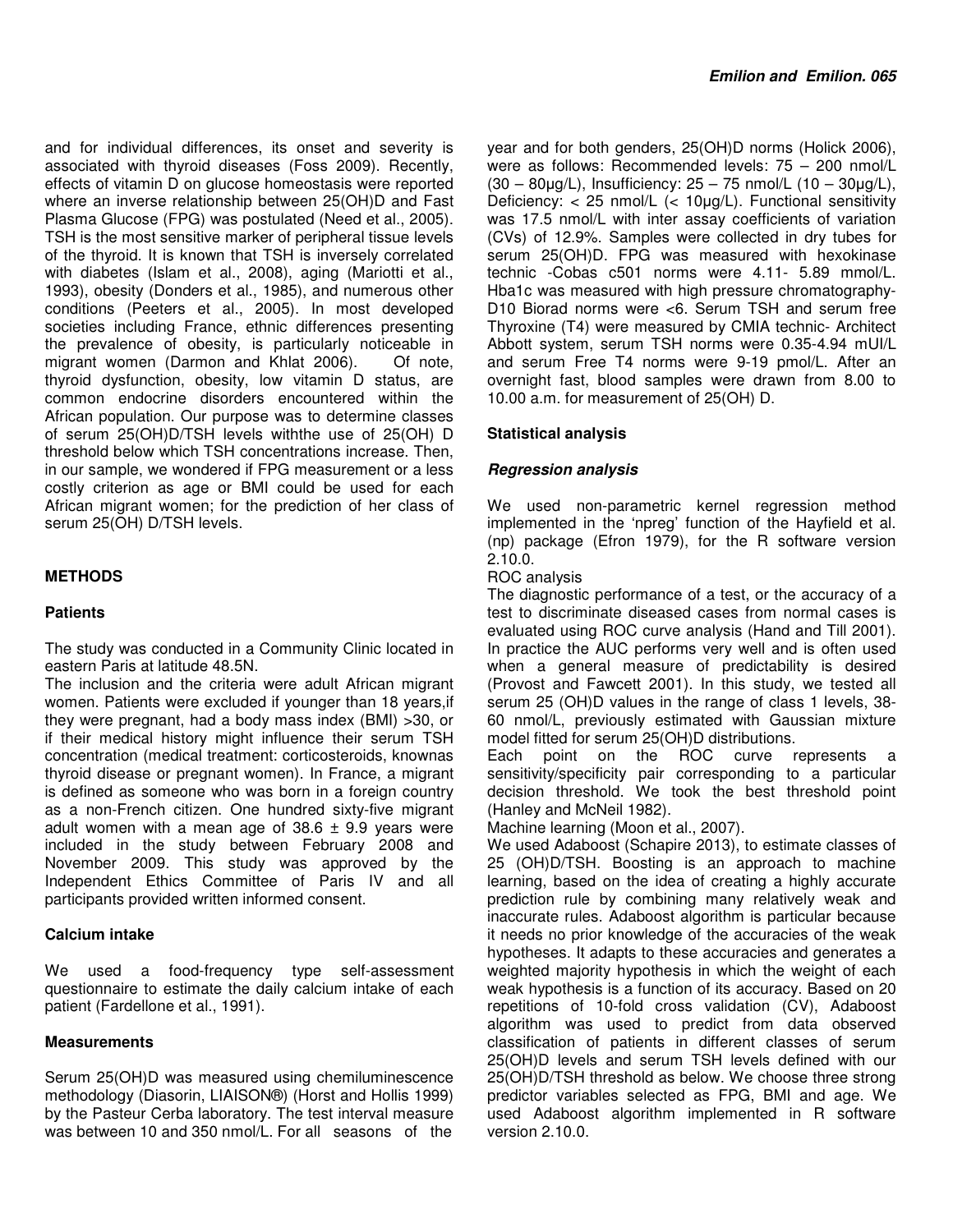#### **Table 1:** Basic statistics

| African migrants women         | $(n=165)$           |  |
|--------------------------------|---------------------|--|
| Mean age                       | $38,6 \pm 9,9$      |  |
| Clearance creatinine(ml/min)   | $119.32 \pm 36$     |  |
| Daily Calcium Intakes (mg/day) | $800,59 \pm 303,16$ |  |
| Baseline calcium intakes       |                     |  |
| Milk products                  | 50%                 |  |
| Mineral waters                 | 14%                 |  |
| Others                         | 36%                 |  |

#### **RESULTS**

Basic statistics (Table 1).

Regression analysis found serum 25(OH) D threshold of 50 ± 5nmol/L and of TSH 1.48± 0.21 UI/mL.

# ROC analysis

In the whole sample, ROC analysis found a decision threshold point of serum  $25(OH)D$  of 48  $\pm$  5nmol/L and TSH of 1.44  $\pm$  0.17 UI/mL with a sensitivity of 90.91%, a specificity of 91.11%, a positive predictive value of 53.2 % and a negative predictive value of 98.9 %.

Classes of 25(OH)D/TSH levels (Tables 2-3).

 We found four classes of serum 25(OH)D and serum TSH concentrations. We noticed that there were two classes of levels with a weak negative relationship between serum 25(OH)D and TSH levels as class 4 (serum 25(OH)D levels >48 ± 5nmol/L, serum TSH concentrations ≥ 1.44 ± 0.17 UI/mL)and class 2 (serum 25(OH)D levels  $\leq 48 \pm$ 5nmol/L serum TSH concentrations <1.44 ± 0.17 UI/mL). And two classes of levels with a strong relationship between serum 25(OH)D and serum TSH concentrations as class 1 (serum 25(OH)D levels  $\leq$  48  $\pm$  5nmol/L and serum TSH concentrations≥ 1.44 ± 0.17 UI/mL) and class 3 (serum 25(OH)D concentrations >48 ± 5nmol/L , serum TSH levels  $<$ 1.44  $\pm$  0.17 UI/mL).

#### Correlations (Table 4)

We found that between FPG and age a significant positive correlation of  $0.45$  ( $p<0.001$ ). We found a significant negative correlation of  $-0,24$  ( $p = 0,08$ ) between FPG and serum 25(OH)D with serum 25(OH)D <48 ± 5nmol/L. We found a non significant correlation between serum  $25(OH)D \ge 48 \pm 5$ nmol/L and FPG of -0,08.

I%n our sample, we found 3% of women with serum TSH ≥ 4.5 mU/L

Adaboost algorithm (Table 5)

We found age, BMI and FPG as stronger criteria to discriminate each patient of our cohort. Classes of 25(OH)D/TSH levels were predicted with an error rate of less than 1%.

# **DISCUSSION**

The determination of the prevalence of thyroidism in a population may produce different results, according to the subject groups or diagnostic criteria chosen. In the present study, we found an average prevalence of thyroiddys function of African migrant women of 5%. Baghi et al found in a urban population of American African (mean age 65  $\pm$ 1.4 years ) a prevalence of 5.8% of thyroid disorders (Bagchi et al., 1990). Martin et al. in a study on American population found Seventy percent of older patients with serum TSH levels greater than 4.5 mUI/L were within their age-specific reference range (Surks and Hollowell 2007). In our study we found that women with increased TSH above 4.5 mUI/L were mainly in our oldest classes. This suggested that our method was more reliable than those used in previous studies and it provided for each patient in our cohort, significant information on body size, glucose and vitamin D status.Thyroid hormones are known to play an important role in controlling gene so associated with obesity disease(Koritschoner et al., 2001). TSH is the most sensitive marker of peripheral tissue levels of the thyroid and it is inversely correlated with diabetes (Islam et al., 2008), aging, obesity, and numerous other conditions (Mariotti et al., 1993). In most developed societies including France, ethnic differences in the prevalence of obesity is particularly noticeable in migrant women (Darmon and Khlat 2006). Then, we choose to examine African migrant population because obesity, low vitamin D status and glucose disorders are common endocrine disorders encountered in African population. Thus,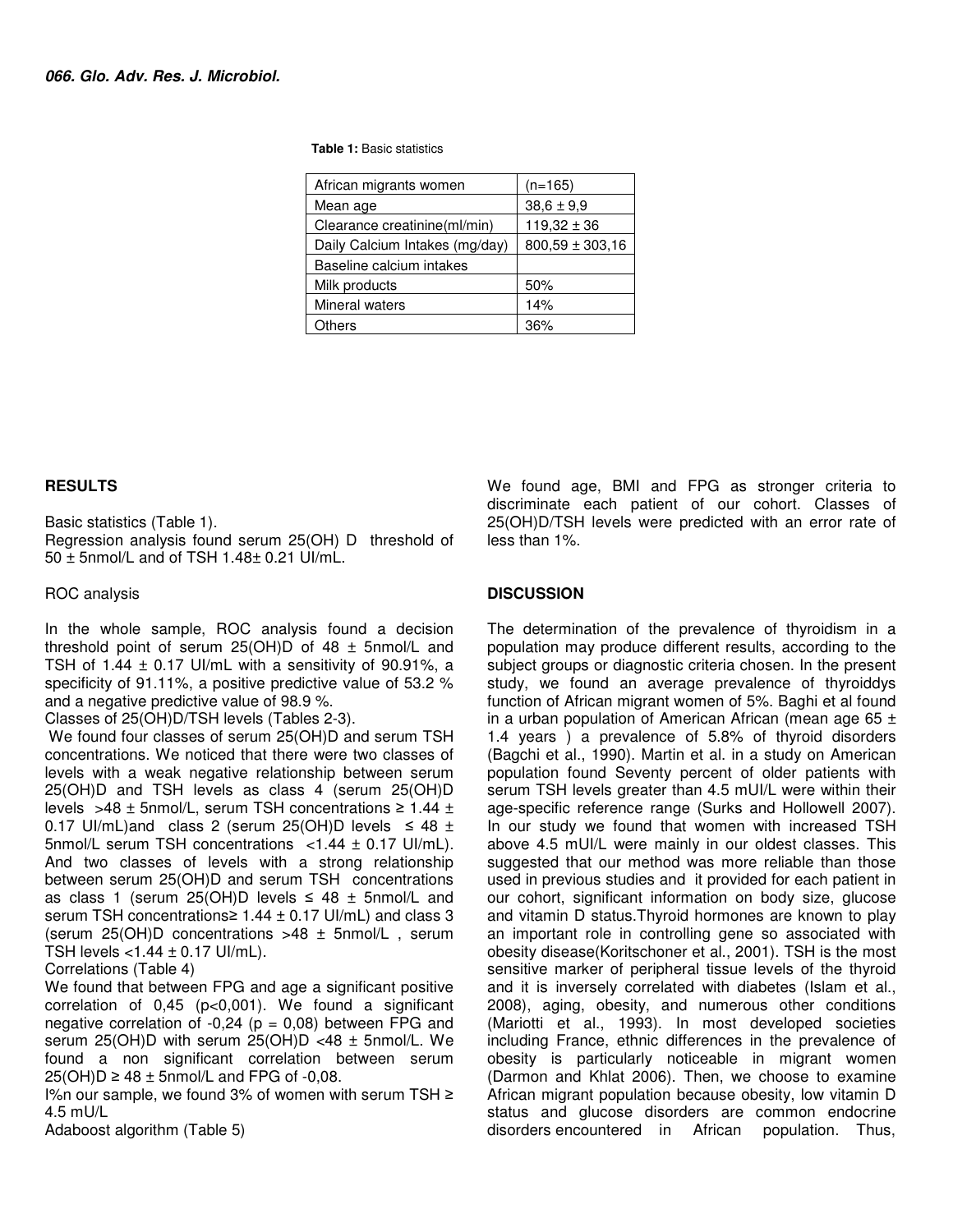| $n = 165$                 | Class 1 (19 %)<br>$n_1 = 31$       | $\mathcal{P}$<br>Class<br>$(41\% )$<br>$n_2 = 67$ | <b>Class</b><br>3<br>(19%)<br>$n_3 = 31$ | Class<br>4<br>(22 %)<br>$n_4 = 36$ |
|---------------------------|------------------------------------|---------------------------------------------------|------------------------------------------|------------------------------------|
| Calcium<br>(mg/d)         | intakes $ 635.42 \pm 24.13 $       | $482.5 \pm 28.99$                                 | 1137.47<br>$\pm$<br>31.34                | 1983.28<br>$\pm$<br>31.16          |
| Age (years)               | $43 \pm 5$                         | $26 \pm 7$                                        | $37 \pm 6$                               | $51 \pm 7$                         |
| BMI $(kg/m^2)$            | $35.45 \pm 6.33$<br>$21.5 \pm 5.4$ |                                                   | $23.71 \pm 0.66$                         | $28.48 \pm 2.54$                   |
| $FGP$ (mg/dL)             | $980 \pm 168$                      | $886 \pm 96$                                      | $919 \pm 120$                            | $1270 \pm 111$                     |
| $HbA1C$ $(\%)$            | $6.20 \pm 0.95$                    | $5.66 \pm 0.31$                                   | $5.75 \pm 0.66$                          | $7.07 \pm 2.19$                    |
| Free<br>Serum<br>(pmol/L) | T4 1.07<br>$\pm$                   | $0.1711.29 \pm 0.30$                              | $1.11 \pm 0.12$                          | $1.01 \pm 0.10$                    |
| Serum TSH ( mUI/L)        | $2.55 \pm 0.60$                    | $0.90 \pm 0.29$                                   | $0.88 \pm 0.28$                          | $2.37 \pm 0.75$                    |
| Serum PTH (ng/L)          | $62.07 \pm 34.19$                  | $48.43 \pm 2.32$                                  | $52.31 \pm 23.14$                        | 149.93<br>土<br>22.82               |
| Serum<br>(nmol/L)         | $25(OH)D$ 35.55 ± 14.50            | $32.51 \pm 12.47$                                 | 78.76<br>16.15                           | ± 191.21<br>土<br>34.22             |

#### **Table 2:** Means of 25(OH)D/TSH level classes

Table 3: Comparing class means: Wilcoxon tests with p-values.

|                              | Class1<br><b>VS</b><br>Class2              | Class1<br><b>VS</b><br>Class 3               | Class1<br>vs<br>Class 4              | $\overline{2}$<br>Class<br><b>VS</b><br>Class 3 | Class<br>$\overline{2}$<br><b>VS</b><br>Class 4 | Class<br>3<br><b>VS</b><br>Class 4 |
|------------------------------|--------------------------------------------|----------------------------------------------|--------------------------------------|-------------------------------------------------|-------------------------------------------------|------------------------------------|
| Calcium<br>intakes<br>(mq/d) | $m_1 > m_2$<br>(<0.01)                     | $m_1 < m_3$<br>$\left($ $\lt$<br>0.01)       | $\left($ <<br>$m_1$ < $m_4$<br>0.01) | (<<br>m <sub>2</sub> < m <sub>3</sub><br>0.01)  | (<<br>m <sub>2</sub> < m <sub>4</sub><br>0.01)  | (<<br>$m_3$ $m_4$<br>0.01)         |
| Age (years)                  | $m_1 > m_2 (0.03)$                         | $m_1 > m_3$<br>(<0.01)                       | $\left($ <<br>$m_1 < m_4$<br>0.01)   | $m_2 < m_3$ (0.04)                              | m <sub>2</sub> < m <sub>4</sub><br>(<<br>0.01)  | $m_3$ $m_4$<br>(<<br>0.01)         |
| BMI $(kg/m^2)$               | $m_1 > m_2$<br>(<0.01)                     | $m_1 > m_3$<br>(0.01)                        | $m_1$ < $m_4$<br>0.03)               | $m_2$ <m<sub>3 (0.06)</m<sub>                   | $m_2$ $<$ $m_4$<br>(<0.01)                      | $m_3$ < $m_4$<br>(<<br>0.01)       |
| $FPG$ (mg/dL)                | $\left( < \right)$<br>$m_1 > m_2$<br>0.01) | $m_1 > m_3$<br>(<0.01)                       | $m_1$ < $m_4$<br>(0.08)              | (<<br>m <sub>2</sub> < m <sub>3</sub><br>0.01)  | (<<br>$m_2$ < $m_4$<br>0.01)                    | (<<br>$m_3$ < $m_4$<br>0.01)       |
| $HbA1C$ $(%)$                | $\left($ $\right)$<br>$m_1 > m_2$<br>0.01) | $m_1 < m_3$<br>(0.076)                       | $m_1 < m_4$<br>(0.065)               | $m_2$ (0.04)                                    | $m_2$ $<$ $m_4$<br>(0.04)                       | $m_3$ < $m_4$<br>(<<br>0.01)       |
| Serum Free T4L               | $m_1 < m_2 (0.15)$                         | $m_1 > m_3$<br>0.16                          | $m_1 > m_4$<br>0.03)                 | $m2$ $m3$ (0.20)                                | $m_2$ $m_4$<br>( <0.01)                         | $m_3 > m_4$<br>(<0.01)             |
| Serum TSH                    | (<<br>$m_1 > m_2$<br>0.01)                 | $m_1 > m_3$<br>(0.08)                        | $m_1 > m_4$<br>(0.09)                | $m_2 > m_3(0.23)$                               | $m_2 > m_4$<br>(<0.01)                          | $m_3 > m_4$ (<<br>0.01)            |
| Serum PTH (ng/L)             | $\left($ $\lt$<br>$m_1 > m_2$<br>0.01)     | $m_1 > m_3$<br>$\left($ $\lt$<br>0.01)       | $m_1 > m_4$<br>0.03)                 | $m_2$ (0.03)                                    | m <sub>2</sub> < m <sub>4</sub><br>(<<br>0.01)  | (<<br>$m_3$ $m_4$<br>0.01)         |
| Serum 25(OH)D                | $\left($ $\right)$<br>$m_1 > m_2$<br>0.01) | $m_1$ < $m_3$<br>$\left($ $\right)$<br>0.01) | $\left($ <<br>$m_1$ < $m_4$<br>0.01) | (<<br>m <sub>2</sub> < m <sub>3</sub><br>0.01)  | (<<br>m <sub>2</sub> < m <sub>4</sub><br>0.01)  | (<<br>$m_3$ $\leq m_4$<br>0.01)    |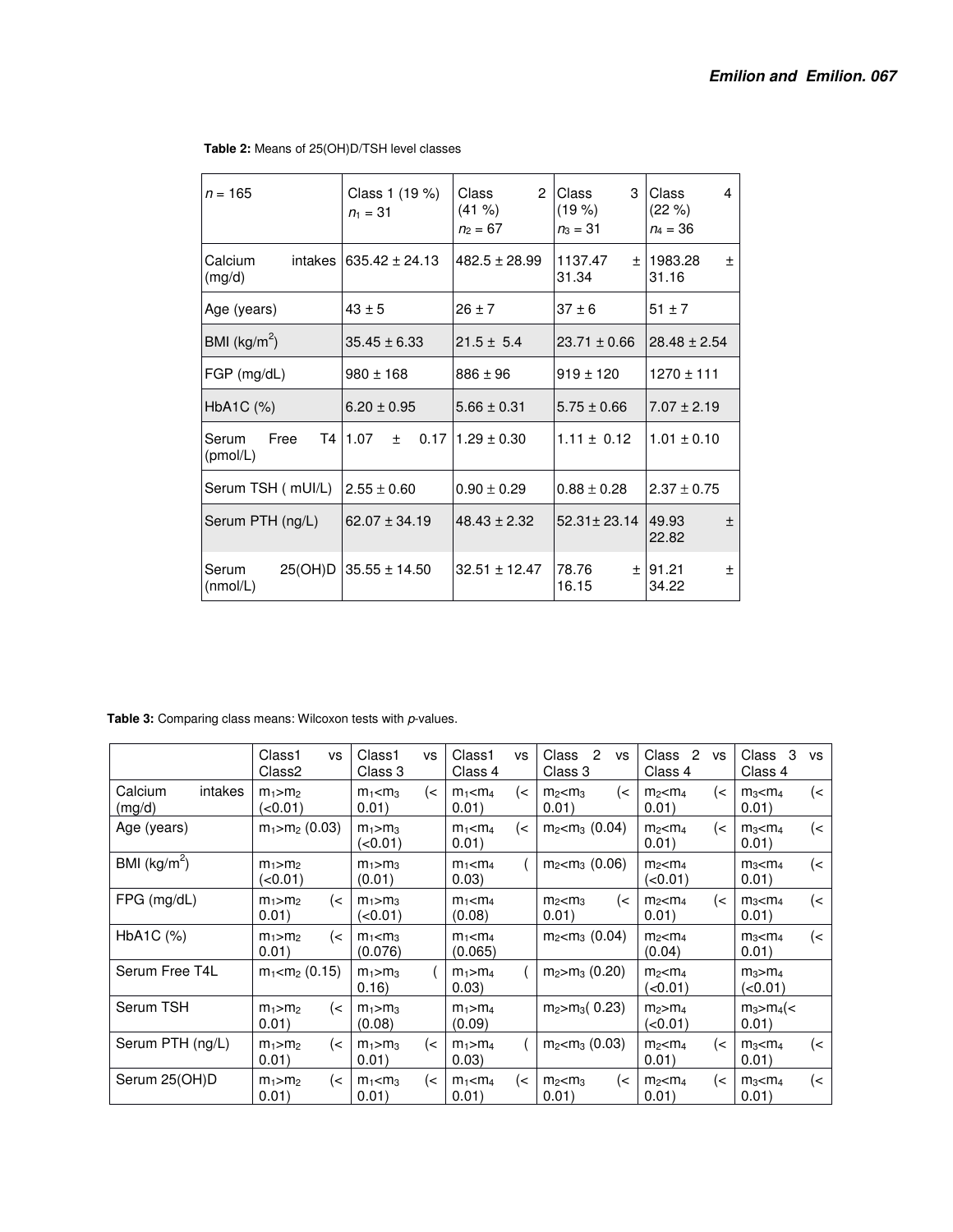|                                       | Who FPG values  | $FFG < 110$ mg/dL |
|---------------------------------------|-----------------|-------------------|
| Serum 25(OH)D $\ge$ 48 $\pm$ 5 nmol/L | -0.20 (0.942)   | $-0.33(0.068)$    |
| Serum $25(OH)D<48 \pm 5$ nmol/L       | $-0.105(0.842)$ | -0.18 (0.073)     |

 **Table 4:** Correlations between serum 25(OH)D and serum TSH levels

**Table 5:** Performance of Adaboost algorithm for 25(OH)D/TSH classes data based on 20 Repetitions of 10-fold CV (S.D. in parentheses)

| Accuracy | Sensitivity | Specificity                                                | Positive Predictive value   NegativePredictive value |             |
|----------|-------------|------------------------------------------------------------|------------------------------------------------------|-------------|
|          |             | $.998(.002)$   1.00 $(.002)$   $.994(.003)$   $.993(.001)$ |                                                      | .998 (.007) |

identifying a serum 25(OH)D/TSH threshold below which TSH concentrations are elevated might be of use for determining classes of 25(OH)D/TSH levels and health outcomes risk due to inadequate serum TSH or 25(OH)D concentrations.

# Calcium sufficiency as adequate iodine intake

In our study, the daily calcium intake of African women, estimated with 20 % precision (Fardellone et al., 1991), was higher than 400 mg/day. This estimate was higher than the 300 mg/day reported by Prentice et al. among African women living in Africa (Yan et al., 2009), and close to the 900 mg/day recommended for French women younger than 55 years old (Martin 2001). However, Heaney et al. estimated that African American women require 300 mg less calcium per day compared to white women (Heaney 2002), which suggests that the average calcium daily intake of African women in our sample was sufficient. Milk and dairy products are important determinants of iodine intake in Europe. Iodine content of milk is of 259 µg/L (79-490 µg/L) (Federico et al., 2011), with average calcium content of 120mg/mL in France (Martin 2001). With a recommended iodine intake of 150 µg/d for adults, a daily intake of 0.4 L milk meets the requirement with 25% during the summer and more than 60% during the winter season (Dahl et al., 2003). In our study, done in winter period, subjects had average calcium intakes of 1050 mg/d. This suggested that African migrant women were iodine sufficient.

25(OH)D-TSH cut-offs.

According to the third National Health and Nutrition Examination Survey (NHANES III) the reference range for TSH is 0.45-4.12 mU/L that varied with age, sex, and ethnic background, although these differences were small (Hollowell et al., 1988-1994). Some authors reported that the mean concentration is 1.4 mU/L consistent with a

skewed distribution (Biondi et al., 2005). It was a similar value of our TSH threshold. According to Andersen et al. the individual reference range for serum TSH is approximately half the width of laboratory reference range and was close to our results. We found a similar serum 25(OH) D cut-off in a previuos study (Emilion and Emilion 2011).

# Classes of 25(OH) D.

According to Mackawy et al. low status of serum 25(OH)D3 is significantly associated with low TSH levels (Mackawy et al., 2013). The authors found a significant negative correlation between serum 25 (OH) vit D and TSH ( $r = -$ 0.589, P < 0.05), with non- significant correlation with T4 (r  $= 0.045$ ,  $P > 0.05$ ). It was similar to our results. Hollowell et al. showed that North American women had a mean serum TSH of 1.57 (1.52–1.62) mIU/L. We noticed that it was similar to the mean serum TSH of our mid-aged women classes. According to Surks et al. patients with subclinical thyroid disease have few or no symptoms or signs of thyroid dysfunction and thus by its very nature subclinical thyroid disease is a laboratory diagnosis. Subclinical hypothyroidism is defined as a serum TSH above the defined upper limit of the reference range, with a serumfree T4 within the reference range. Some experts stated that the range of 0.45-4.5 mU/L should be adopted [28].In our study women with serum TSH above 4.5 mU/L were in class1. According to Biondi et al. the definition of subclinical hyperthyroidism is based only on laboratory but not clinical criteria. Subclinical hyperthyroidism definition includesa low or undetectable concentration of serum TSH with and free thyroxine (FT4) levels within laboratory reference ranges. However, experts defined the lower limit of the normal range for TSH being 2.1% with a TSH cut-off of 0.3mU/l (Canaris et al., 2000). In our study there were no subjects with such low serum TSH levels. Vanderpump et al; showed that increasing values of serum TSH above 2mU/L at first survey, increased the probability of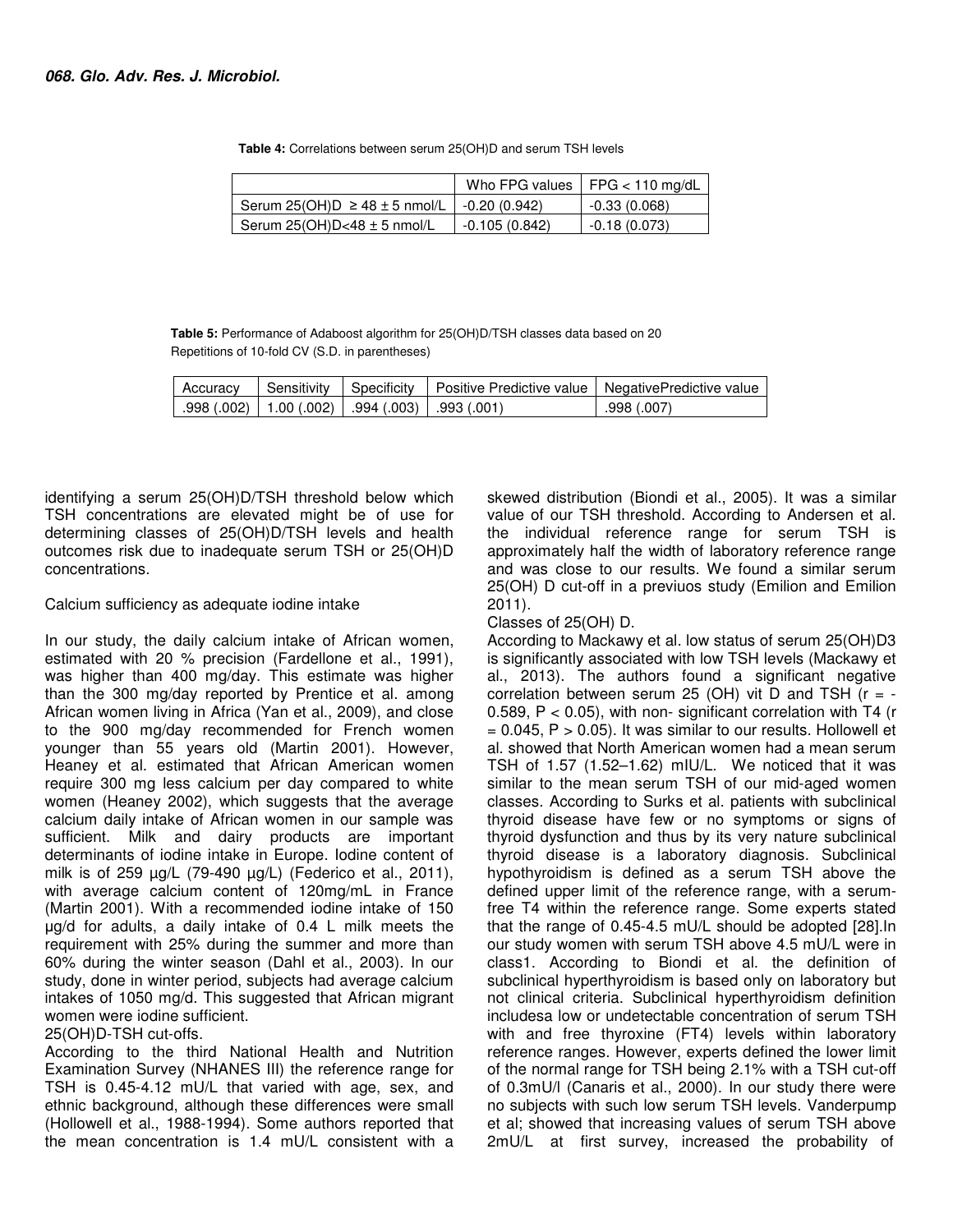developing hypothyroidism (Vanderpump et al., 1995). In our study, when we took in account BMI (Pinto-Sietsma et al., 2003) and definition of glucose disorders based on HbA1c classification (American Diabetes Association (ADA) 2010), we determined class of low serum 25 (OH)D concentrations and high serum TSH levels, as class 1 of oldest forties women, obese and pre-diabetic with a high risk for developing hypothyroidism. Class of high serum 25(OH)D levels and low serum TSH concentrations determined as class 4 of fifties diabetic women with risk for developing of hypothyroidismcould not be excluded. We classified younger forties and thirties subjects as classes of slender women with low serum TSH concentrationsand with a high risk for developing glucose disorders in the future. Chailurkit et al. showed that high vitamin D status in younger individuals is associated with low circulating TSH. It was in agreement with our class 3 (Chailurkit et al., 2013).

Discriminant factors of classes of levels and machine learning

In our study, we used three criteria that classified whole sample, as FPG, BMI and age. From women Age or BMI measurements and using boosting data method as Adaboost we estimated classes of serum 25(OH) D and serum TSH levels. Each patient was classified in a one of the four classes defined. Whether routine screening of older in particular with serum TSH analysis are to be recommended remains controversial, particulary when the added costs are considered. In our study estimations were done with criteria quick, easy to obtain, acceptable to patients in clinical settings and less costly.Note that there are non-calcemic effects of vitamin D in other biological metabolisms which likely need higher 25(OH)D concentrations than those required to maintain TSH secretion found in our study (Grau et al., 2003).Therefore,  $25(OH)D$  threshold of 48  $\pm$  5nmol/L should not be interpreted as optimum vitamin D status. There is lacking for identifying the exact serum TSH levels within the normal range that may be detrimental. Then, serum TSH cut-off of 1.44  $\pm$  0.17 UI/mL should not be interpreted as absolute TSH cut-off.

#### **CONCLUSION**

From our sample of 165 calcium-sufficient African migrant women living in Paris, ROC analysis found a 25(OH)D threshold of  $48 \pm 5$ nmol/L and TSH of  $1.44 \pm 0.17$  UI/mL in the whole sample. We identified 4 % of the sample as a particular class of overweight and diabetic women with high levels of serum 25(OH) D and low serum TSH concentrations suspected of sub-hypothyroidism disease. We found 38 % of mid-aged women, obese with high risk for developing hypothyroidism disease. In our sample, 3%

of women hadsub-hypothyroidism disease. With our model of machine learning From Age, Body Mass Index and Fast Plasma Glucose we classified each patient of our sample in different classes of 25(OH)D and serum TSH levels with a sensitivity of 99%, a specificity of 99 %, a true positive value of 98% and a true negative value of 98%. Estimation with Fast Capillary Glucosemeasurement instead of Fast Plasma Glucose could be a less costly method to screen thyroid and vitamin D status among African migrants women. Estimating vitamin status and thyroid status in others samples of population might be of interest.

#### **REFERENCES**

- American Diabetes Association (ADA) (2010). Diagnosis and Classification of Diabetes Mellitus. Diabetes Care, Vol 33, Supp1, Jan 2010.
- Bagchi N, Brown TR, Parish RF (1990). Thyroid dysfunction in adults over age 55 years. A study in an urban US community. Arch Intern Med. 1990 Apr;150(4):785-7.
- Biondi B, Palmieri EA, Klain M, Schlumberger M, Filetti S, Lombardi G (2005). Subclinical hyperthyroidism: clinical features and treatment options. Eur J Endocrinol. 2005 Jan;152(1):1-9.
- Canaris GJ, Manovitz NR, Mayor G, Ridgway EC (2000). The Colorado thyroid disease prevalence study. Archives of Internal Medicine 2000 160 526–534.
- Chailurkit LO, Aekplakorn W, Ongphiphadhanakul B (2013). High vitamin D status in
- youngerindividualsisassociatedwithlowcirculatingthyrotropin.Thyroid. 2013 Jan;23(1):25-30. doi: 10.1089/thy.2012.0001. Epub 2012 Dec 161.
- Dahl L, Opsahl JA, Meltzer HM, Julshamn K (2003). Iodine concentration in Norwegian milk and dairy products.Br J Nutr. 2003 Sep;90(3):679- 85.
- Darmon N, Khlat M (2006). An overview of the health status of migrants in France, in relation to their dietary practices.Public Health Nutrition: 4(2), 163±172 DOI: 10.1079/PHN200064.
- Donders SH, Pieters GF, Heevel JG, Ross HA, Smals AG, Kloppenborg PW (1985). Disparity of thyrotropin (TSH) and prolactin responses to TSH-releasing hormone in obesity. JCEM;1985;61(1):56-
- Efron B (1979). Bootstrap Methods: Another Look at the Jackknife. The Annals of Statistics  $7(1)$ ,  $1 - 26$ .
- Emilion E, Emilion R (2011). Estimation of the 25(OH) vitamin D thre shold below which secondary hyper parathyroidism may occur among African migrant women in Paris. Int J Vitam Nutr. Res. 2011 Jul;81(4):218-24. doi: 10.1024/0300-9831/a000073.
- Fardellone P, Sebert JL, Bouraya M, Bonidan O, Leclercq G, Doutrellot C, Bellony R, Dubreuil A (1991). Evaluation de la teneur en cal- cium du régimealimentaire par auto question naire fréquentiel. Rev. Rheum. 58,  $99 - 103$ .
- Federico Soriguer, Carolina Gutierrez-Repiso, Stella Gonzalez-Romero (2011). Iodine concentration in cow's milk and its relation with urinary iodine concentrations in the population, Clinical Nutrition; 30(1):44-48.
- Foss YJ (2009). Vitamin D deficiency is the cause of common obesity.Med Hypotheses. 2009 Mar;72(3):314-21. doi: 10.1016/j.mehy.2008.10.005. Epub 2008 Dec 2.
- Grau MV, Baron JA, Sandler RS, Haile RW, Beach ML, Church TR, Heber D (2003). Vitamin D, calcium supplementation, and colorectal adenomas: results of a randomized trial. J. Natl. Cancer Inst. 95, 1765  $-71.$
- Hand DJ, Till RJ (2001). A simple generalization of the area under the ROC curve for multiple class classification problems, Machine Learning, 45, 171–186.